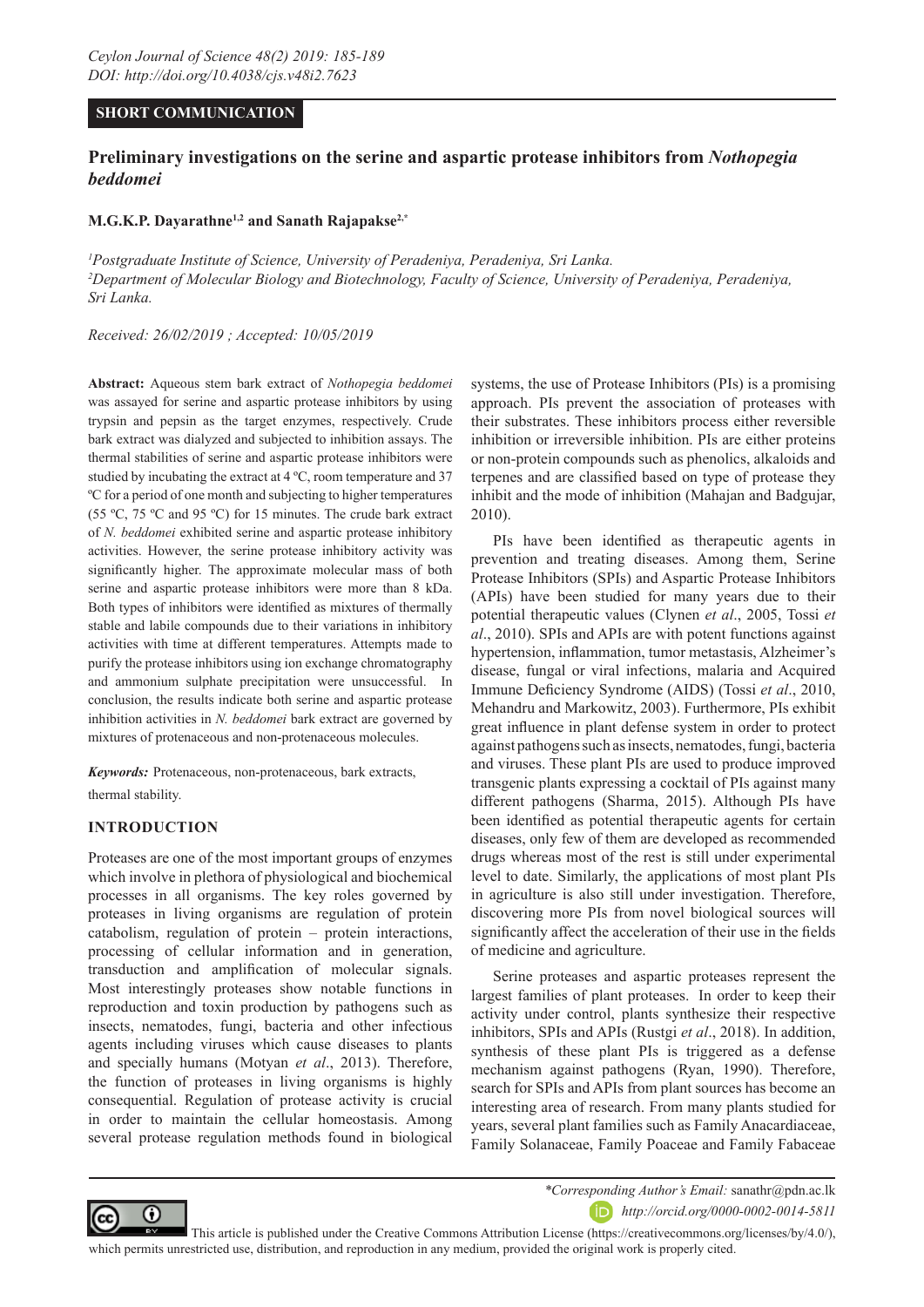have been identified with species exhibiting high serine and aspartic protease inhibitory activities. Among them, PIs exhibiting important therapeutic values have been detected from several plant species belonging to Family Anacardiaceae. HIV protease 1 inhibitor from *Rhus javanica* (Filho *et al*., 2010) and inhibitor from *Semecarpus anacardium* nuts against tumor derived proteases of mammary carcinoma in rats (Mathivadhani *et al*., 2007) are such examples. Thus, there is a significant demand for Family Anacardiaceae in discovering novel PIs. *Nothopegia beddomei* is a native plant in Sri Lanka which belongs to Family Anacardiaceae which is currently being overlooked for PIs or other potential applications. Hence the present study was conducted to detect, partially purify and characterize SPIs and APIs from aqueous bark extract of *N. beddomei*.

# **MATERIALS AND METHODS**

## **Preparation of aqueous bark extracts**

Mature stem bark of *N. beddomei* was collected from Teldeniya, in Kandy district, Sri Lanka. Ten grams of the inner red-brown bark layers were weighed and ground while adding ice cold distilled water (50 ml). Finely ground sample was filtered and subjected to centrifugation at 4 ºC at 15000 rpm for 10 minutes and the supernatant was taken. Finally, a 20% (w/v) aqueous bark extract was obtained and stored at -40 ºC.

# **Assaying serine protease inhibitory activity in the bark extract**

Serine protease inhibitory activity of bark extract of *N*. *beddomei* was tested using a modified, previously developed trypsin inhibitory assay procedure by Kunitz in 1947. Each test and control procedures were conducted in replicates. Test samples were prepared by adding 40 µl of trypsin (5 mg ml<sup>-1</sup>, with 0.01 min<sup>-1</sup> activity) and 50  $\mu$ l of 20% (w/v) bark extract into 210 µl of phosphate buffer (0.1 M, pH 7.6). For the controls, only the above mentioned volumes of trypsin and phosphate buffer (0.1 M, pH 7.6) were added. Then, all the test and control samples were pre incubated for 15 min at 37 ºC. Then, 400 µl of pre incubated (for 5 min at 37 °C) casein substrate (1% w/v) was added into each reaction mixture and they were further incubated for one hour at 37 ºC. After the incubation period, 800 µl of 5% TCA was added to each reaction mixture in order to terminate the reactions and precipitate undigested casein. Next, 50  $\mu$ l of 20% (w/v) bark extract was added only to each control samples to adjust the final volume up to 1.5 ml. Then, all the samples were centrifuged at 14000 rpm for 15 min and resulting supernatants were transferred into separate eppendorf tubes. Subsequently, UV absorbance values of the supernatants were measured at 280 nm against the blank (0.1 M, pH 7.6 phosphate buffer) by using UV spectrophotometer (Shimadzu, Japan). Finally, the percentage inhibition values were calculated using the equation mentioned below.

Percentage inhibition = 
$$
\frac{\Delta \text{ Optical Density (OD) } 280}{\text{OD } 280 \text{ (control)}} \times 100\%
$$

where,

 $\triangle$  OD 280 = (Average absorbance of control sample at 280 nm) – (Average absorbance of test sample at 280 nm) and

 OD 280 (control) = Average absorbance of control sample at 280 nm

### **Optimization of serine protease inhibitory assay**

By using  $20\%$  (w/v) bark extract as the initial concentration, a dilution series of 10% (w/v), 5% (w/v) and 2.5% (w/v) bark extracts were prepared and each bark extract sample were subjected to the assay procedure. Then, the optimum bark extract concentration was determined. Next, the assay procedure was carried out for different volumes (10 µl, 20  $\mu$ l, 30  $\mu$ l, 40  $\mu$ l and 50  $\mu$ l) of bark extracts with optimal concentration selected above to determine the optimum bark extract volume. Then, the partially optimized assay procedure was carried out at different pre-incubation times (5 min, 10 min, 15 min, 20 min, 25 min and 30 min) to find the optimum pre-incubation time.

# **Assaying aspartic protease inhibitory activity in the bark extract and optimization of aspartic protease inhibitory assay**

Aspartic protease inhibitory activity of bark extract of *N*. *beddomei* was tested using a modified, pepsin assay described by Anson in 1938. Briefly, the inhibitory assay procedure was carried out similar to the procedure conducted for assaying serine protease inhibitors but with different reagents. In that assay procedure, 20 µl of 0.2 mg  $ml<sup>-1</sup>$  pepsin was used as the target enzyme with 0.01 min<sup>-1</sup> activity where as 2.5% (w/v) hemoglobin and 1.0 M pH 2.0 phosphate buffers were used as the substrate and the buffer respectively. Furthermore, all the optimization procedures described in above section were conducted in order to develop an optimized assay.

# **Estimation of approximate molecular weights of the serine and aspartic protease inhibitors**

The crude bark extract (20% w/v) of 10 ml was placed in a cellulose dialysis bag with a cut off pore size of 8 kDa and subjected to an overnight dialysis against 500 ml of deionized distilled water. Then, the dialyzed bark extract was subjected to the optimized serine and aspartic protease inhibitory assays and the percentage inhibitory activities were determined.

## **Thermal stability at 4 ºC, room temperature and 37 ºC**

The bark extracts with optimum concentrations for serine and aspartic protease inhibitory assays were separately kept at 4 ºC, room temperature and 37 ºC initially for one week and the same samples were further tested for thermal stability for another three weeks. During this time period, bark extracts were subjected to the optimized serine and aspartic protease inhibitory assay procedures (daily for the first week and in 6 days time interval for the rest of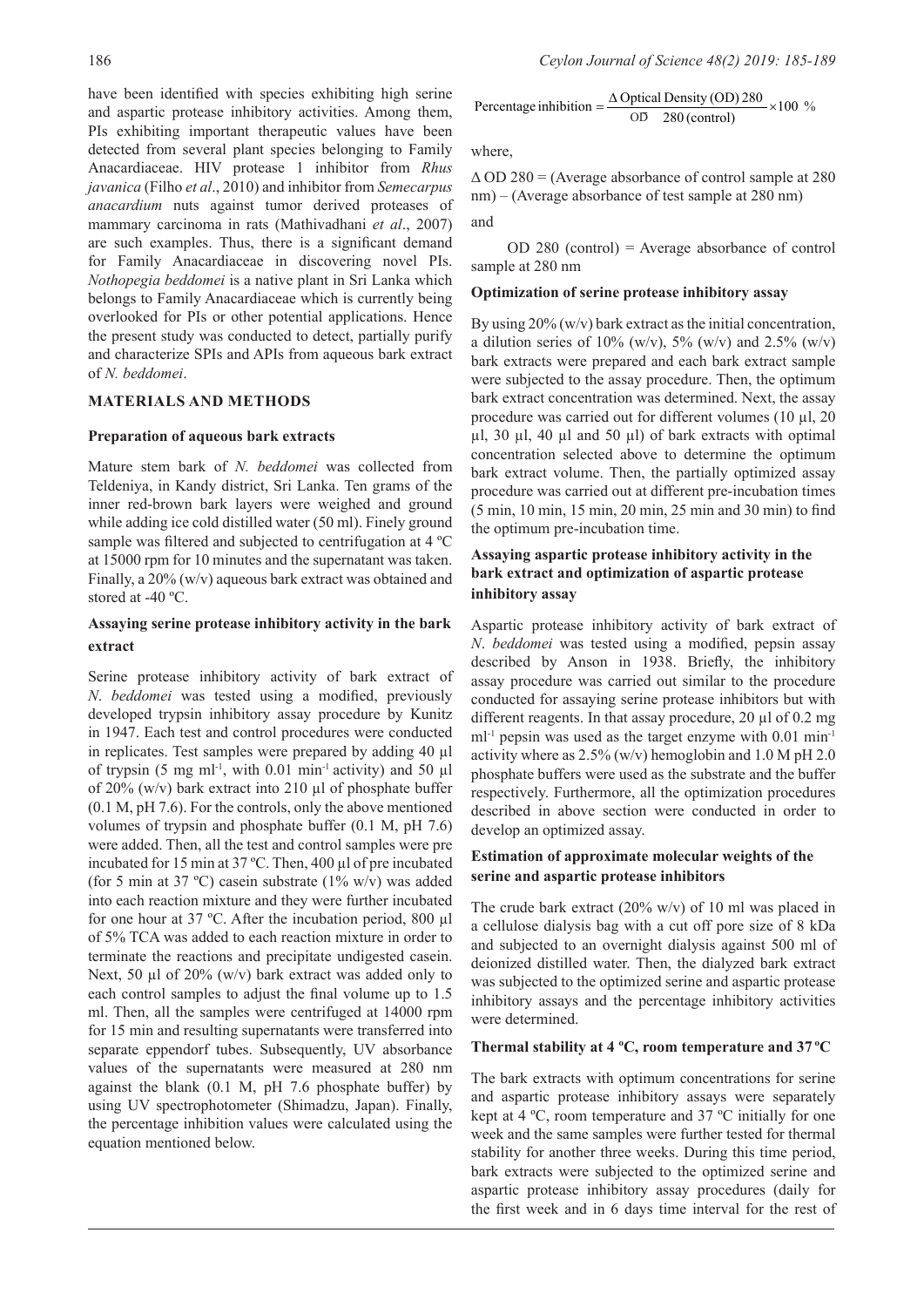the period). Finally, the percentage remaining inhibitory activities of trypsin and pepsin inhibitors were calculated using the equation mentioned below.

# Remaining percentage inhibition  $=$

 $\times 100 \%$ Percentage inhibition by initial sample Percentage inhibition by current sample

## **Temperature effect on the inhibitors at 55 ºC, 75 ºC and 95 ºC**

The bark extracts with optimum concentrations for serine and aspartic protease inhibitory assays were separately heated at 55 °C, 75 °C and 95 °C for 15 minutes and subjected to the optimized assay procedures. Finally, the percentage inhibitory activities were calculated.

### **Ion exchange chromatography**

Anion exchange chromatography was conducted using 1.5 ml Diethyl-aminoethyl (DEAE) cellulose columns at pH 8.5 and pH 7.0. Dialyzed crude bark extracts (against buffers at respective pHs) were injected to the columns and fifteen fractions (1.5 ml) were eluted from each column using elution buffers (1 M NaCl in 0.05 M, pH 8.5 and pH 7.0). Finally, the unbound fraction, washed and eluted fractions were subjected to the optimized serine and aspartic protease inhibitory assays and the percentage inhibitory activities were calculated. The same procedure was conducted for cation exchange chromatography using Carboxymethyl (CM) cellulose columns at pH 5.5 and pH 7.0.

### **Ammonium sulphate precipitation**

Crude bark extract (20% w/v, 10 ml) was mixed with solid ammonium sulphate for the 20% saturation according to the method described by Green and Hughes in 1955. Then, the mixture was kept at 4 ºC for one hour with constant stirring. After that, the mixture was centrifuged at 4 ºC at 10000×g for 15 minutes. The resulting pellet was dissolved in 1.5 ml of phosphate buffer (0.05 M, pH 7.6) and the supernatant was transferred to a beaker containing the required weight of ammonium sulphate for the 40% saturation. Subsequently the same procedure was repeated for 60%, 80% and 100% saturations. Then, the optimized serine and aspartic protease inhibitory assays were conducted for all the dissolved pellet samples and the final supernatant. Finally, the percentage inhibitory activities were calculated.

## **RESULTS AND DISCUSSION**

### **Inhibitory activities in crude bark extract**

The aqueous bark extract exhibited a significant potential to inhibit both serine and aspartic proteases and the highest inhibition was displayed by serine protease inhibitors. The inhibitory activities were studied using target enzymes trypsin and pepsin as they are well characterized and readily available model enzymes of serine and aspartic proteases respectively. The optimized bark extract concentration, volume and pre incubation time for serine protease inhibitory assay procedure were 2.5%, 30 µl and 15 min

respectively. Similarly, the optimized aspartic protease inhibitory assay procedure was obtained by 40 µl of 10% bark extract with 15 min of pre incubation period. The optimized serine protease inhibitory assay was able to show  $75.78\%$  trypsin inhibition which was greater than that of the inhibitory percentage shown by the bark extract before the optimization (67.36%). Similarly, pepsin inhibition percentage also was increased from 40.21% to 46.62% after the optimization of aspartic protease inhibitory assay.

# **Approximate molecular weights of the serine and aspartic protease inhibitors**

After dialysis of bark extract, the trypsin inhibition percentage was increased from 75.78% to 81.24% whereas the pepsin inhibition percentage was increased from 46.62% to 59.75%. Therefore, it can be concluded that the size of the SPIs and APIs must be greater than the pore size of the dialysis tube which was 8 kDa. The removal of the small interfering molecules during the dialysis might be the reason for increased activity in SPIs and APIs. In general, plant PIs varies from 4 to 85 kDa, with the majority in the range of 8 to 20 kDa (Fan and Wu, 2005). Kunitz trypsin inhibitors (20 kDa), barley trypsin inhibitors (13 kDa), cathepsin D inhibitor found in potato tubers (27 kDa) and pepsin inhibitor (63 kDa) from aqueous extract of the roots of *Anchusa strigosa* are some of the examples for molecular weights of PIs (Major and Constabel, 2008, Odani *et al*., 1983, Lawrence and Koundal, 2002, Abuereish, 1998).

#### **Thermal stabilities of the inhibitors**

As illustrated in Figure 1, with the time and rise in incubating temperature, the remaining percentage inhibitory activities of both trypsin and pepsin inhibitors have been reduced. After the first 7 days of incubation, the remaining percentage inhibitory activity of trypsin inhibitors at 4 ºC, room temperature and 37 ºC were 93.80%, 88.02% and 77.11% respectively. Similarly, pepsin inhibitors exhibited remaining inhibitory activities of 90.00% (4 °C) 74.91% (room temperature) and 71.53 % (37 °C) at the end of the one week of incubation period. However, both trypsin and pepsin inhibitors were able to maintain considerable remaining activities even after exposure to above temperatures for a period of one week. But when the samples were further kept at respective temperatures for another three weeks, remaining activities of both trypsin and pepsin inhibitors were gradually decreased. At the end of one month of incubation period, bark extract kept at 37 ºC was capable of maintaining remaining percentage activities of trypsin inhibitors by 45.00% and pepsin inhibitors only by 18.35% implying the significantly higher thermal stability of trypsin inhibitors than pepsin inhibitors.

Furthermore, heating of bark extract at higher temperatures was resulted a significant decrease in trypsin and pepsin inhibitory activities. The bark extract heated at 55 ºC was capable of showing 65.96% of trypsin inhibition percentage and 33.26% of pepsin inhibition percentage indicating the relatively high thermal stability of trypsin inhibitors than pepsin inhibitors. However, bark extracts exposed to 75 ºC and 95 ºC exhibited only 39.52% and 13.14% of trypsin inhibition percentages respectively. The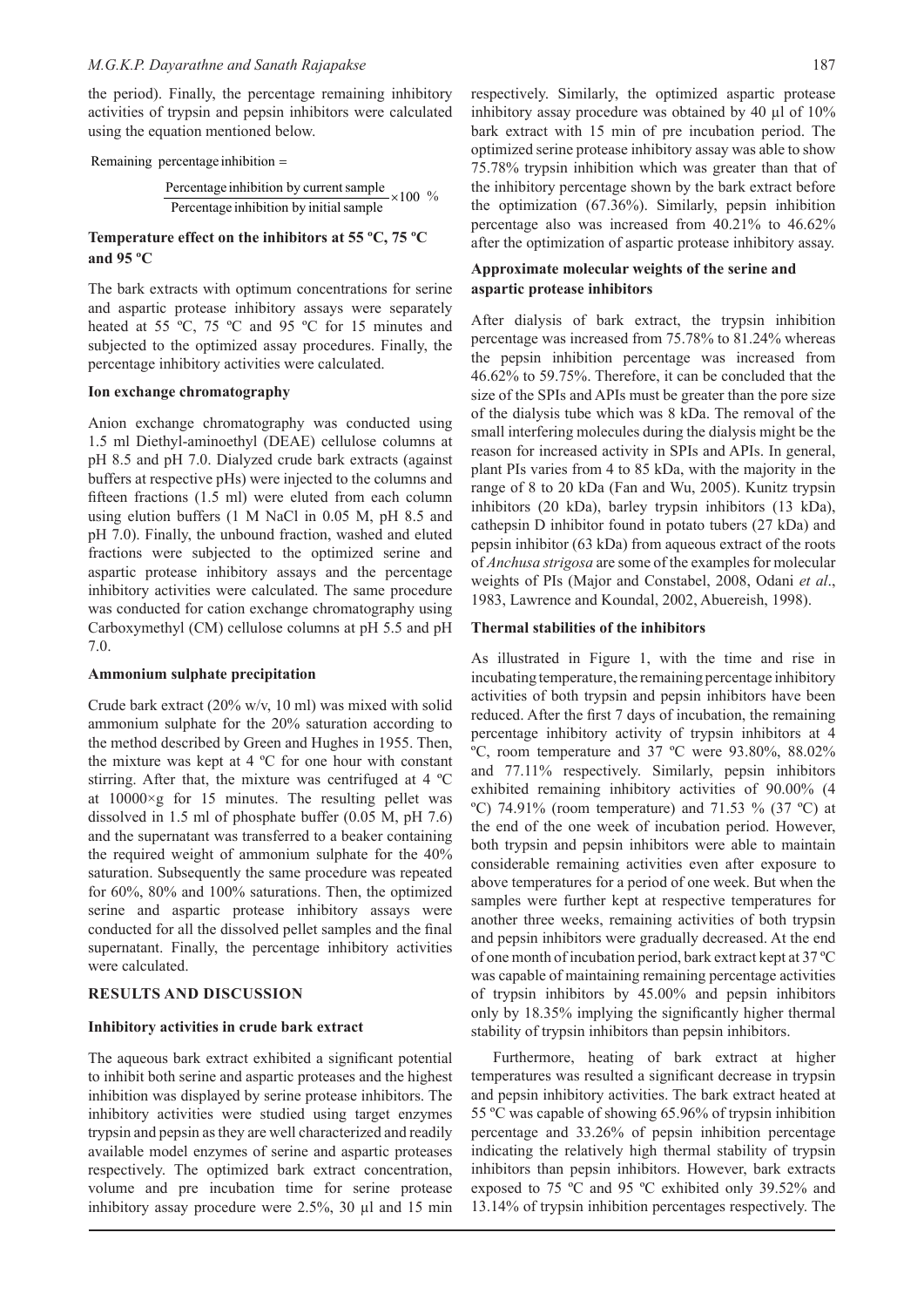



Figure 1: The graphs showing remaining percentage inhibitory activities of trypsin and pepsin inhibitors in crude bark extracts incubated at 3 different temperatures (4 ºC, room temperature and 37 ºC). Graph A and Graph B indicate the temperature effect on trypsin inhibitors and pepsin inhibitors over a period of one week respectively. Graph C and Graph D indicate the temperature effect on trypsin inhibitors and pepsin inhibitors over a period of one month respectively. In all graphs, Y axes represent the remaining percentage inhibition and X axes represent the time duration in days.

pepsin inhibition percentage shown by the bark extract heated at 75 °C was 20.93% and at 95 °C, it was only 4.68%. A previous study by Mikola and Mikkonen in 1999 showed that trypsin inhibitors extracted from oat possess a thermal stability in a wide range of temperatures and it described that the partial inactivation of oat trypsin inhibitors at different temperatures was apparently due to the presence of both heat stable and labile inhibitors. Moreover, another study has described a proteinaceous trypsin inhibitor named CpaTI from *Crotalaria pallida* seeds which was stable at 50 ºC and lost 40% of activity at 100 ºC and even though it has a protenaceous origin, that relative stability was possible due to the presence of intra-molecular disulfide bridges (Gomes *et al*., 2005). Similarly, *N*. *beddomei* crude bark extract can contain a mixture of thermal stable and labile components including small proteins, oligo peptides, phenolic compounds, alkaloids and terpenes responsible for both trypsin and pepsin inhibitory activities. This might be the reason for reduced but not completely inactivated nature of the inhibitors due to the effect of temperature.

#### **Partial purification of the inhibitors**

Only a few bound fractions eluted from both anion exchange columns and cation exchange columns were capable of showing trypsin inhibition and pepsin inhibition activities in very low levels (<10%). However, both trypsin inhibitors and aspartic inhibitors were not effectively bound to either positively charged DEAE columns at pH 7 and pH 8.5 or negatively charged CM cellulose columns at pH 7 and pH 5.5. Similarly, partially purified fractions obtained by the ammonium sulphate precipitation procedure also

exhibited a low serine and aspartic protease inhibitory activities which were almost less than 10%. According to these results, it can be assumed that the most of the trypsin and pepsin inhibitors in *N*. *beddomei* bark extract are the most probable non-proenaceous molecules. There are several records on non-protenaceous plant SPIs and APIs such as amidiol and faradiol terpene trypsin inhibitors from *Chrysanthemum mortifolium* and a non-protein macro molecular pepsin inhibitor isolated from *Anchusa*  sp. (Polya, 2003). Interestingly one of the previous studies explained that *Rhus typhina* (Family Anacardiaceae) showed a broad spectrum of inhibitory activity to serine proteases and suggested that polyphenols, tannins and the flavonoids present in higher amounts in *Rhus typhina* plant extracts could be responsible for the observed anti-protease activity (Jedinak *et al*., 2010). Therefore, trypsin inhibitors and pepsin inhibitors in *N*. *beddomei* also have a high potential to be such non protein compounds.

# **CONCLUSIONS**

*N. beddomei* can be considered as one of the important species belonging to the Family Anacardiaceae containing potent serine and aspartic protease inhibitors. However, SPIs are the major inhibitors found in bark extract of *N. beddomei* and both of these SPIs and APIs are water soluble compounds with molecular weights greater than 8 kDa. Furthermore, it is most likely that both SPIs and APIs responsible for anti-protease activities of bark extract are mixtures of protenaceous and non-protenaceous inhibitors exhibiting different thermal stabilities. The optimized conditions for the serine protease inhibitory assay for bark